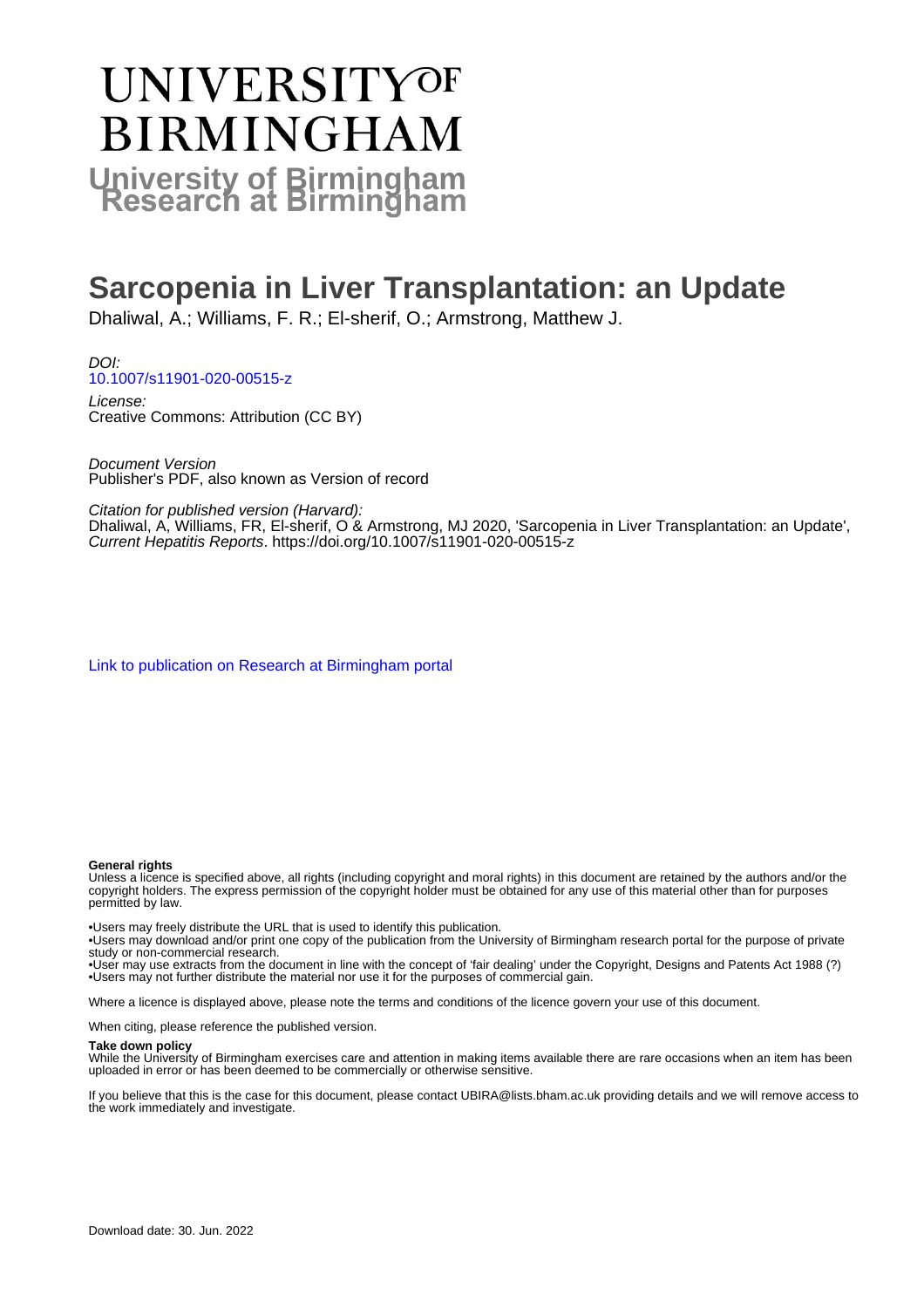MANAGEMENT OF CIRRHOTIC PATIENT (A CARDENAS AND P TANDON, SECTION EDITORS)

### Sarcopenia in Liver Transplantation: an Update

A. Dhaliwal<sup>1,2,3</sup>  $\cdot$  F. R. Williams<sup>1,2,3</sup>  $\cdot$  O. El-sherif<sup>1</sup>  $\cdot$  Matthew J. Armstrong<sup>1,3</sup>

C The Author(s) 2020

#### **Abstract**



Purpose of Review Patients undergoing liver transplantation (LT) are at high risk of sarcopenia and associated physical frailty. This review summarises advances in our knowledge of the definition, assessment, clinical implications and management of sarcopenia in LT.

Recent Findings Sarcopenia is associated with increased mortality, morbidity, physical disability and poor quality of life both before and after LT. Assessment tools have evolved from solely relying on imaging (i.e. muscle area only) to reproducible measures of function and physical performance status (i.e. liver frailty index). The multi-faceted management of sarcopenia is heavily reliant on nutrition (protein  $> 1.5$  g/kg/day) and exercise (combined aerobic and resistance) advice.

Summary There is an increased awareness of the clinical implications, assessment tools and management for patients with sarcopenia awaiting LT. Future studies need to investigate the role of specific nutritional supplements, pharmaco-/ behavioural therapy and the long-term outcomes (e.g. survival) of reversing sarcopenia in this patient population.

Keywords Frailty . Cirrhosis . Liver failure . Exercise . Nutrition . Muscle

#### Introduction

Over the past decade, there has been increased recognition of the importance of sarcopenia in patients with liver disease, in particular those with end-stage liver disease (ESLD) and those undergoing liver transplantation (LT). The prevalence ranges from 20 to 70% in these populations, with higher rates in men [\[1](#page-7-0), [2\]](#page-7-0). The definition of sarcopenia has evolved from the sole focus being on loss of skeletal muscle mass (via imaging) to the inclusion of muscle strength and function, which are commonly assessed by hand grip strength (HGS) and gait speed/ chair stands, respectively. The severity of sarcopenia, mainly

This article is part of the Topical Collection on Management of the Cirrhotic Patient

 $\boxtimes$  Matthew J. Armstrong [mattyarm2010@googlemail.com](mailto:mattyarm2010@googlemail.com)

- <sup>1</sup> Liver Unit, Queen Elizabeth Hospital Birmingham, 3rd Floor, Nuffield House, Mindelsohn Way, Birmingham B15 2TH, UK
- <sup>2</sup> Institute of Inflammation and Ageing, University of Birmingham, Birmingham, UK
- <sup>3</sup> National Institute for Health Research, Birmingham Biomedical Research Centre at University Hospitals Birmingham NHS Foundation Trust, Birmingham, UK

on cross-sectional imaging, is associated with increased mortality, morbidity, physical disability and poor quality of life both before and after LT [[3,](#page-7-0) [4](#page-7-0)•]. Interestingly, measures of muscle strength (HGS) and function (including frailty indices incorporating chair stands and balance) have recently been shown to be independent predictors of mortality in ESLD and after LT, irrespective of the severity of the underlying liver disease [\[5](#page-7-0)•, [6](#page-7-0)]. This raises important questions in this cohort as to the pathogenesis of sarcopenia, its reversibility and what is the optimal therapeutic approach  $[4, 7, 8]$  $[4, 7, 8]$  $[4, 7, 8]$  $[4, 7, 8]$  $[4, 7, 8]$  $[4, 7, 8]$ . The recognised causes for sarcopenia in ESLD are multi-factorial and largely revolve around a state of severe protein catabolism, poor nutritional intake, chronic inflammatory state and barriers to physical activity (fatigue, fluid retention, encephalopathy) (Fig. [1](#page-2-0)). However, with the exception of dietetic input and exercise advice, there is a paucity of established therapies. The only current curative treatment for ESLD remains LT, which is one of the single largest, surgical physiological stressors the human body encounters in modern day health care. Therefore, it remains paramount that we continue to increase our knowledge of the clinical assessment tools and therapeutic strategies surrounding sarcopenia in order to optimise the patient before and after LT. This review will focus on recent advances in our knowledge of sarcopenia and the future challenges in the setting of LT.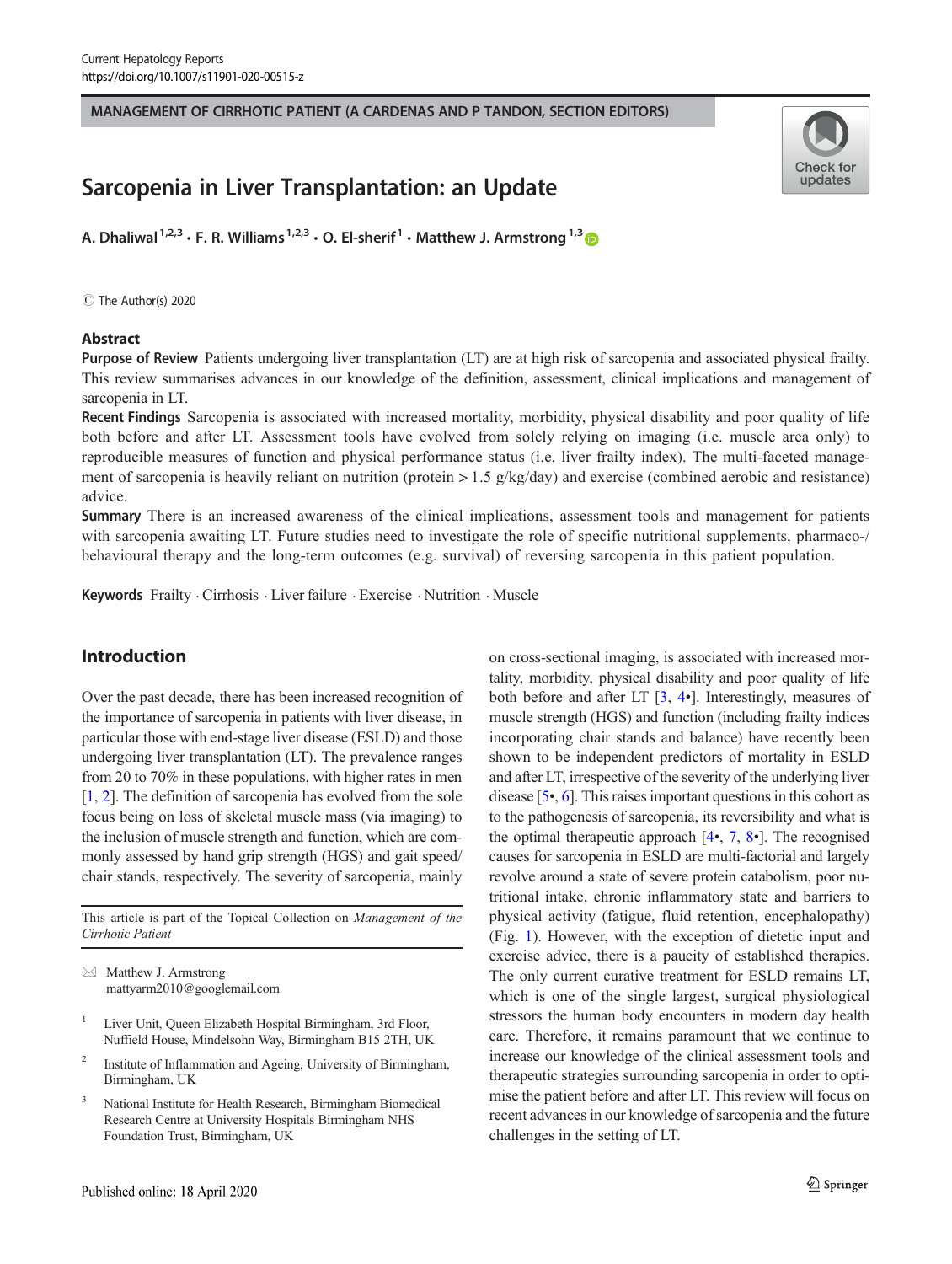<span id="page-2-0"></span>

Fig. 1 Clinical factors contributing to sarcopenia pre-, peri- and post-liver transplantation (LT)

#### **Methods**

A literature search was performed using PubMed and Google Scholar to identify articles published from January 1, 2009, to December 31, 2019, using the following terms: 'sarcopenia', 'malnutrition', 'liver transplantation', 'end stage liver disease', 'muscle mass', 'muscle function', 'frailty', ' liver disease', 'liver cirrhosis'. Primary research articles, review articles, practice guidelines and editorials were included. Only articles published in English were used.

#### Definition and Assessment of Sarcopenia

One of the main challenges in the literature is the heterogeneity with regard to defining (i.e. cut-offs for skeletal muscle  $mass ± function)$  and assessment tools for sarcopenia in patients awaiting or having undergone LT. The term was first described in 1989 to describe the process of skeletal muscle decline in the ageing population [\[9\]](#page-8-0), and it is only in the last decade that the importance of muscle strength and/or function has been recognised [[10\]](#page-8-0). The combination of low muscle mass and function to define sarcopenia first emerged from the European Working Group in Sarcopenia in Older People (EWGSOP) in 2010 [\[11](#page-8-0)]; however, due to the lack of defined cut-offs for these parameters, it has not been widely adopted. Tools to assess and diagnose sarcopenia have remained varied and inconsistent in both the literature and everyday clinical practice, with the field of LT being no exception [[12](#page-8-0)••]. The

vast majority of LT studies have retrospectively focused on measures of skeletal muscle mass alone using cross-sectional imaging [\[13,](#page-8-0) [14\]](#page-8-0), with only a handful of reports focusing on muscle (hand-grip) strength [[8](#page-7-0)•, [15\]](#page-8-0).

#### Assessment of Muscle Mass

The most frequently used measure of muscle mass in patients with ESLD and after LT is skeletal muscle index (SMI) of the L3 lumbar level on CT. This is largely due to the increasingly, routine use of abdominal CT imaging as part of the LT assessment and for the investigation of post-LT complications [[16\]](#page-8-0). In 2016, a large meta-analysis (19 studies), consisting of 3802 patients awaiting or undergoing LT, investigated the utility of CT assessed skeletal muscle as a predictor of LT morbidity and mortality. In the recognition that there was significant study heterogeneity (sample size, imaging, muscle type, liver disease severity), overall sarcopenia was associated with both pre- (HR 1.7) and post-LT (HR 1.8) mortality and to a lesser extent complications, including infection [\[14](#page-8-0)]. Due to a lack of standardised definition of sarcopenia and specific sexdefined cut-offs in these studies, widespread application to routine clinic practice has been challenging. However, the recent formation of the North American FLEXIT (Fitness, Life Enhancement and Exercise in Liver Transplantation) Consortium has resulted in validated cut-offs for SMI at L3 to define sarcopenia in ESLD; namely  $< 50 \text{ cm}^2/\text{m}^2$  in men and  $<$  39 cm<sup>2</sup>/m<sup>2</sup> in women. Sex-specific cut-offs of SMI correlated with LT waiting list mortality [\[17,](#page-8-0) [18](#page-8-0)], but the same was not true for psoas muscle evaluation (in the form of psoas muscle index [PSI]), which particularly underestimated clinical impact in males [\[19\]](#page-8-0). It is important to recognise the setting when applying SMI. For example, in patients with high modified end-stage liver disease (MELD) scores and with acute deterioration, low SMI resulted in 4-fold increased risk of post-LT mortality in men  $(SMI < 48 \text{ cm}^2/\text{m}^2)$ , but in contrast, no differences were seen in women [[20](#page-8-0)•]. Furthermore, a large cohort of 669 patients with cirrhosis highlighted that adding SMI onto the MELD (termed 'MELD-sarcopenia') improved the predictive accuracy of mortality, especially in those with a low MELD under 20 [[21\]](#page-8-0). Other modalities for assessing muscle mass include bioelectrical impedance analysis (BIA) and dual-energy X-ray absorptiometry (DEXA). In general, these are cheaper, safe, reproducible, time efficient and offer less radiation exposure compared to CT [\[22\]](#page-8-0). However, their use is restricted in individuals with fluid retention (i.e. ascites, anasarca) due to their inability to distinguish water from muscle and in limited studies they have not been shown to be as accurate as CT imaging [\[23\]](#page-8-0).

Even though CT assessment of muscle area is reproducible and accurate in patients with ESLD, it is hard to justify the cost and repeated radiation exposure to monitor response to treatment (i.e. nutrition), with exception of imaging requested for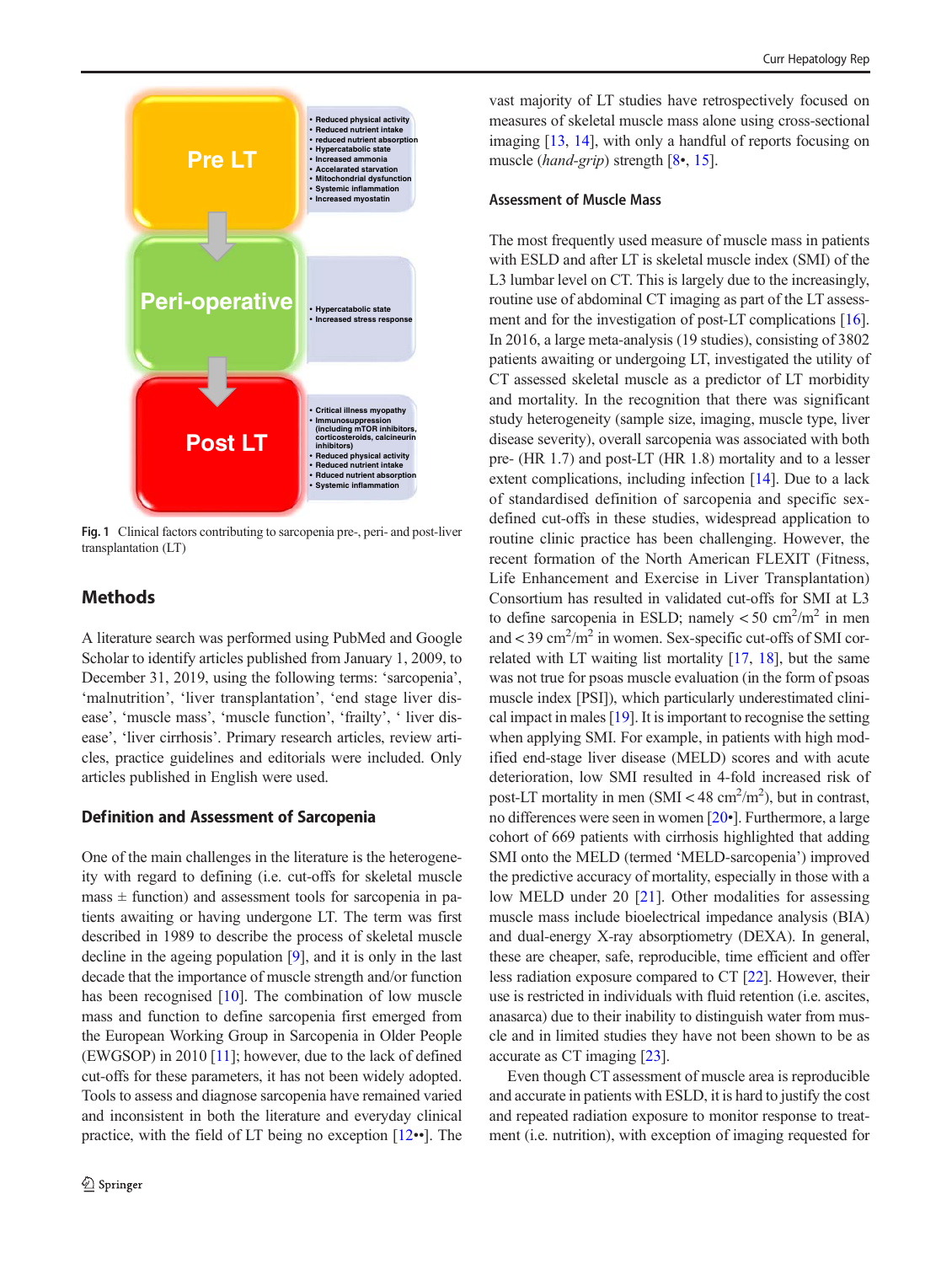other clinical indications (i.e. cancer monitoring, vasculature patency). Anthropometry and more specifically mid-arm muscle circumference (MAMC) is cheap and can be safely used in out-patients to assess repeated measures of muscle mass. When performed by trained individuals, MAMC has good intra-/inter-observer agreement [\[24\]](#page-8-0) and has been shown to predict mortality in patients with cirrhosis and those after LT [\[25](#page-8-0)]. Surprisingly, some studies have shown that MAMC poorly correlates with CT and MRI. In addition to MAMC, targeting specific muscle groups (i.e. quadriceps, and in particular vastus lateralis) with ultrasound have shown promise in the elderly population  $[12\cdot 0.26]$  $[12\cdot 0.26]$  $[12\cdot 0.26]$  $[12\cdot 0.26]$  and in isolated LT studies [[1\]](#page-7-0). Ultrasound is accessible (i.e. performed by the bedside), sequential monitoring is not limited by radiation exposure, and has the ability to detect subtle changes of sarcopenia in the vastus lateralis. The latter of which may enable early identification and targeted intervention. Even though it has high reported levels of inter- and intra-observer reliability [\[1](#page-7-0)], its reproducibility in the setting of LT remains unknown.

The LT literature at present is still lacking evaluation of muscle mass in different ethnicities (i.e. majority of data from North America and the Far East) and rarely accounts for the gender disparity in sarcopenia (mortality: male>female) [\[27\]](#page-8-0) (Table [1\)](#page-4-0). Furthermore, the evolving prevalence of sarcopenia in parallel with the epidemic of obesity (termed 'sarcopenic obesity') poses a significant challenge in the field of LT, with rates of 20–40% reported in patients awaiting LT [[28](#page-8-0)•, [29\]](#page-8-0). The majority of the literature on the impact of sarcopenic obesity on LT is provided by the living-donor LT experiences, in which patients with sarcopenic obesity have worse 1-year post-LT survival than those with non-sarcopenic obesity (54% vs 84%) [\[30](#page-8-0)]. There remains a paucity of data in patients with a body mass index (BMI) >  $35-40 \text{ kg/m}^2$ , in whom sarcopenia may go unrecognised using measures of muscle mass alone in the absence of functional/physical assessments.

#### Assessment of Muscle Strength

HGS (non-dominant hand) is the most readily used assessment of muscle strength due to the fact it is easy to perform, can be serially measured to assess progression/regression and has the strongest evidence base in ESLD. Subsequently, HGS is currently recommended by both recent international guidelines (European Association of Study of Liver (EASL); European Society for Clinical Nutrition and Metabolism (ESPEN)) in the assessment of all patients with cirrhosis and liver failure [[31](#page-8-0)••, [32](#page-8-0)••]. HGS has been shown to be a better predictor of adverse clinical outcomes than measures of muscle mass [\[33](#page-8-0)] and MELD [[8](#page-7-0)•]. It can represent a quick, bedside global assessment of muscle strength in patients with ESLD as it correlates strongly with lower extremity muscle power [[34\]](#page-8-0). In a recent North American study of 145 male patients undergoing LT assessment, an increase in 1 kg of HGS was

associated with a 6% reduction in mortality, independent of the baseline MELD [\[8](#page-7-0)•]. In combination with MELD, HGS was significantly superior to MELD  $+$  CT muscle mass in predicting transplant-free survival on the LT waiting list [\[8](#page-7-0)•]. This however would need to be reproduced in a female population.

#### Assessment of Muscle Function and Physical Performance

Various simple, cheap, non-invasive assessments of muscle function and physical 'functional' ability exist that can be performed either by the patient's bedside or at their outpatient clinic appointment (Table [1](#page-4-0)). To date, the main physical 'functional' performance measures that have been described in patients awaiting LT, include Karnofsky Performance Status (KPS) [\[1,](#page-7-0) [35\]](#page-8-0), Activities of Daily Living (ADL) scale [[36](#page-8-0)•, [37\]](#page-8-0), Short physical performance battery (SPPB) [\[38](#page-8-0)], 6-min walk test (6MWT, also referred to as 6MWD(distance)) [\[39,](#page-8-0) [40\]](#page-8-0), gait speed [[41\]](#page-8-0) and cardiopulmonary exercise test (CPET) [[42](#page-9-0), [43\]](#page-9-0). A detailed description of the above has been summarised in an expert opinion statement by the American Society of Transplantation Liver and Intestinal Community of Practice [[12](#page-8-0)••].

With the exception of CPET, the other measures are cheap, easy-to-access and can be performed in seconds to minutes. The SPPB, which consists of chair stands, gait speed and balance (each scored out of 4; total 12), is associated with overall mortality in LT, with a cut-off < 10 increasing the odds of mortality by 2.5 [[44](#page-9-0)]. It is, however, limited in patients with higher levels of baseline physical function (SPBB 12 out of 12), as it has a ceiling score of 12, which means interventions may be overlooked in these individuals. In contrast, the 6MWT does not a have a ceiling effect, as it is a continuous scale of distance based on a sub-maximal exercise test used to assess aerobic capacity. In the last 5 years, cut-offs of distance have been described in relation to all-cause mortality [\[39](#page-8-0), [40\]](#page-8-0). The largest study to date of 213 out-patients with ESLD awaiting LT highlighted that a distance of < 250 m resulted in a 2-fold increased risk of mortality [\[40\]](#page-8-0). Unlike these 'easyto-perform' tests, CPET requires specialist expertise and expensive equipment (cyclometer or treadmill) [\[45\]](#page-9-0). In 2016, Ney and colleagues performed a systematic review of 7 studies consisting of over 1000 patients and highlighted that CPET variables (most notably peak  $VO<sub>2</sub>$  and anaerobic threshold [AT]) were independent predictors of pre-LT and post-LT mortality [\[42\]](#page-9-0). The majority of these studies are retrospective in design and are limited by selection-bias, in that those with a low aerobic exercise capacity may have been declined listing for LT and thus their outcomes remain unknown. It is also important to highlight that no single cut-off for AT or  $VO<sub>2</sub>$ peak should be used in isolation to determine a patient's physical fitness for LT. If CPET is utilised it should be taken in context with the patients ADLs, disease severity, co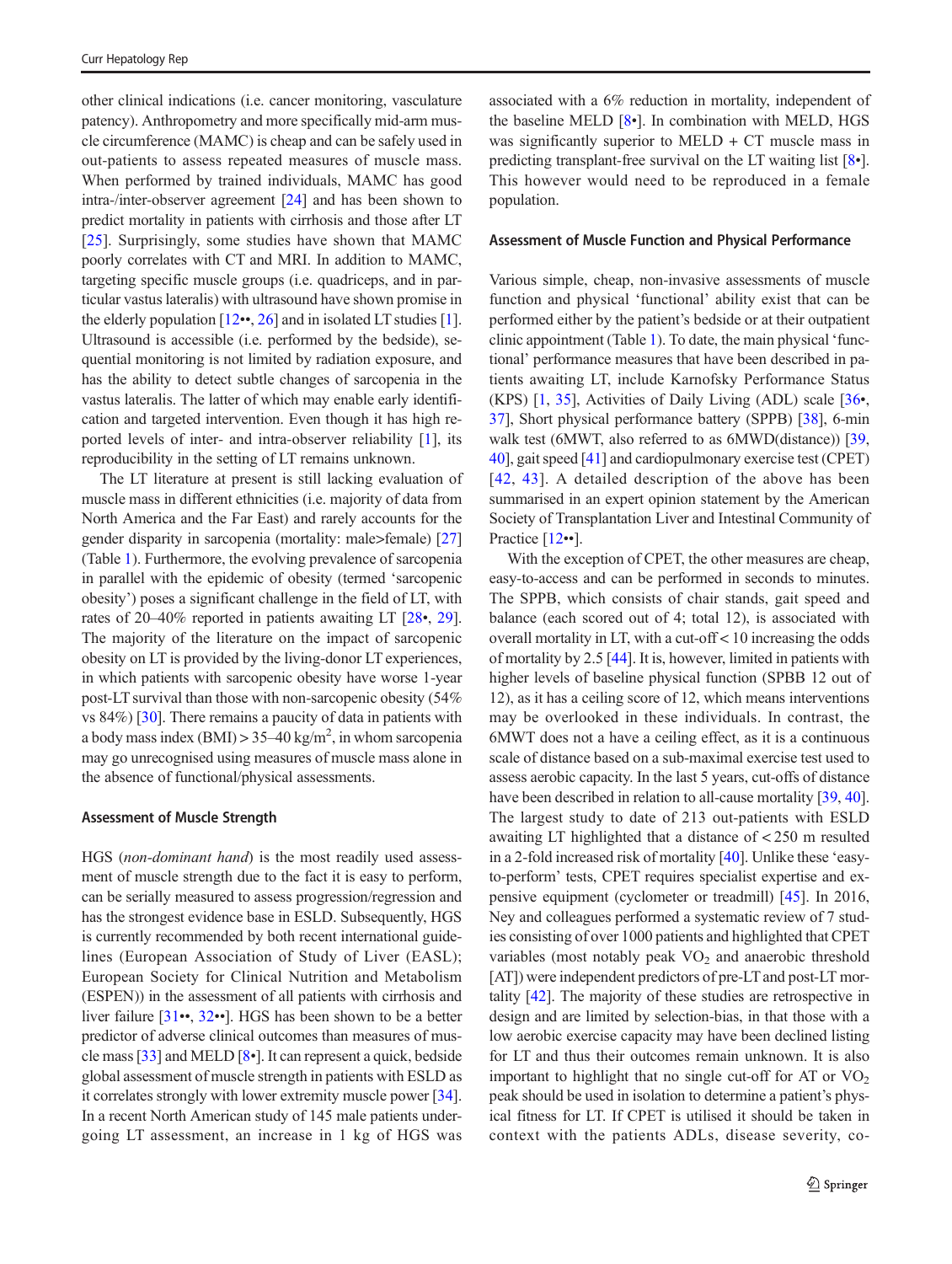<span id="page-4-0"></span>Table 1 Overview of measures and interventions of sarcopenia in LT. These are the views of the authors only based on the quality of the published data available in patients end-stage liver disease and

undergoing LT. Key: unless stated: US, United States; MTORC1, mammalian target of rapamycin complex 1; DEXA, dual-energy X-ray absorptiometry

|                        | Validated measures                                                                                                                                             | Controversies                                                                                                                         | Future research targets                                                                                                                                                 |
|------------------------|----------------------------------------------------------------------------------------------------------------------------------------------------------------|---------------------------------------------------------------------------------------------------------------------------------------|-------------------------------------------------------------------------------------------------------------------------------------------------------------------------|
| <b>Mass</b>            | Computed tomography<br>abdominal imaging<br>(especially lumbar 3)<br>Mid-arm muscle circumference<br>(MAMC)<br>Magnetic resonance imaging<br>(limited studies) | DEXA imaging<br>Bioimpedance analysis                                                                                                 | Validating muscle ultrasound (quadriceps)<br>Ethnic diversity of study populations<br>Sarcopenic obesity                                                                |
|                        | Physical function/frailty 6-min walk test (6MWT)<br>Short performance battery<br>(SPBB)<br>Liver frailty index (LFI)<br>Hand grip strength (HGS)               | Gait speed alone<br>Cardio-pulmonary exercise<br>testing (CPET)                                                                       | Validating LFI in non-US countries<br>Understanding accuracy of sequential<br>measures/response to intervention                                                         |
|                        | <b>Validated treatments</b>                                                                                                                                    | <b>Controversies</b>                                                                                                                  | <b>Future research targets</b>                                                                                                                                          |
| Nutrition/pharmacology | Protein requirements between<br>1.5-2 $kg/kg/day$<br>Caloric intake                                                                                            | Hypocaloric diet of<br>$(500-800 \text{ kcal/day})$ for<br>sarcopenic obesity                                                         | Nutrition before and after exercise<br>Optimal contents of night time snack                                                                                             |
|                        | $30-40$ kcal/kg/day<br>Minimal fasting times<br>of $2-3$ h                                                                                                     | Type of protein supplement<br>(vegetable vs. animal protein)<br>Direct effect of hormone<br>(testosterone)/vitamin (D)<br>replacement | Use of ammonia-lowering therapies (e.g. rifaximin)<br>Novel direct therapies: Vitamin D, Myostatin inhibitors,<br>MTORC1 activators, branch-chain amino acids<br>(BCAA) |
| Exercise               | Personalised resistance and<br>aerobic exercise programmes                                                                                                     | Adherence to exercise<br>programmes<br>Type, frequency and intensity<br>of exercise                                                   | Behavioural and psychological/motivation therapy<br>Home-based vs. supervised                                                                                           |

morbidities and other markers of sarcopenia. Of note, the Duke Activity Index (DASI) questionnaire, which takes less than 5 min to complete, has been shown to be a better predictor of death or major cardiac events than CPET in patients undergoing major non-cardiac surgery [[46](#page-9-0)•]. Future studies should aim to evaluate if this holds true for those undergoing LT, as not only would this reduce costs and clinician time, but could be assessed virtually in order to begin optimising those 'at risk' before assessing them at the tertiary care LT centres.

Most recently the North American Expert Opinion statement on sarcopenia have issued their rationale of using muscle mass alone to define sarcopenia, whilst incorporating muscle dysfunction in their definition and concept of 'frailty' [\[12](#page-8-0)••]. Certainly, the field has moved towards a global assessment of muscle strength and functional ability, using easy-to-perform tests, rather than CT-muscle mass alone in order to evaluate and predict the outcome of patients undergoing LT.

#### The Evolution of the LFI) in LT

Frailty is a multi-dimensional construct (physical, psychological, environmental/social components) that combine to define a clinical state of decreased physiologic reserve and increased vulnerability to health stressors [[47\]](#page-9-0). Physical frailty is the component that has most frequently been described in LT since 2014 and encompasses muscle mass/strength (i.e. sarcopenia), functional capacity (i.e. ability to complete ADLs) and aerobic exercise capacity (i.e. ability to utilise oxygen during physical exertion) [[48](#page-9-0)•]. In order to capture an accurate, quick, objective assessment of muscle strength and function (i.e. 2 key components of physical frailty) Lai and colleagues devised the 'Liver Frailty Index (LFI)' in 2017 from a cohort of 536 patients with ESLD [\[49](#page-9-0)••]. Using the concept of the well-known Fried Frailty Index [\[47](#page-9-0)] and the SPPB [\[50\]](#page-9-0), the LFI consists of dominant HGS, time to do 5 chair stands and time holding 3 balance positions (feet side by side, semi-tandem and tandem). Importantly, LFI is a liver disease-specific, continuous variable (i.e. no ceiling or floor effect) that can then be categorised into frail, pre-frail and robust and assessed longitudinally. Over the last 3 years, the LFI has been shown to be a good predictor of LT waiting list mortality (independent of MELD-sodium, ascites, encephalopathy), hospital admissions and post-LT mortality and most recently rates of acute cellular rejection [[5](#page-7-0)•, [49](#page-9-0)••, [51](#page-9-0)–[53\]](#page-9-0). There is a pressing need to validate the LFI in non-US countries, in the acutely unwell (i.e. acute-on-chronic liver failure), inpatients and for studies to assess its dynamic ability to assess response to nutritional/exercise interventions. In doing so,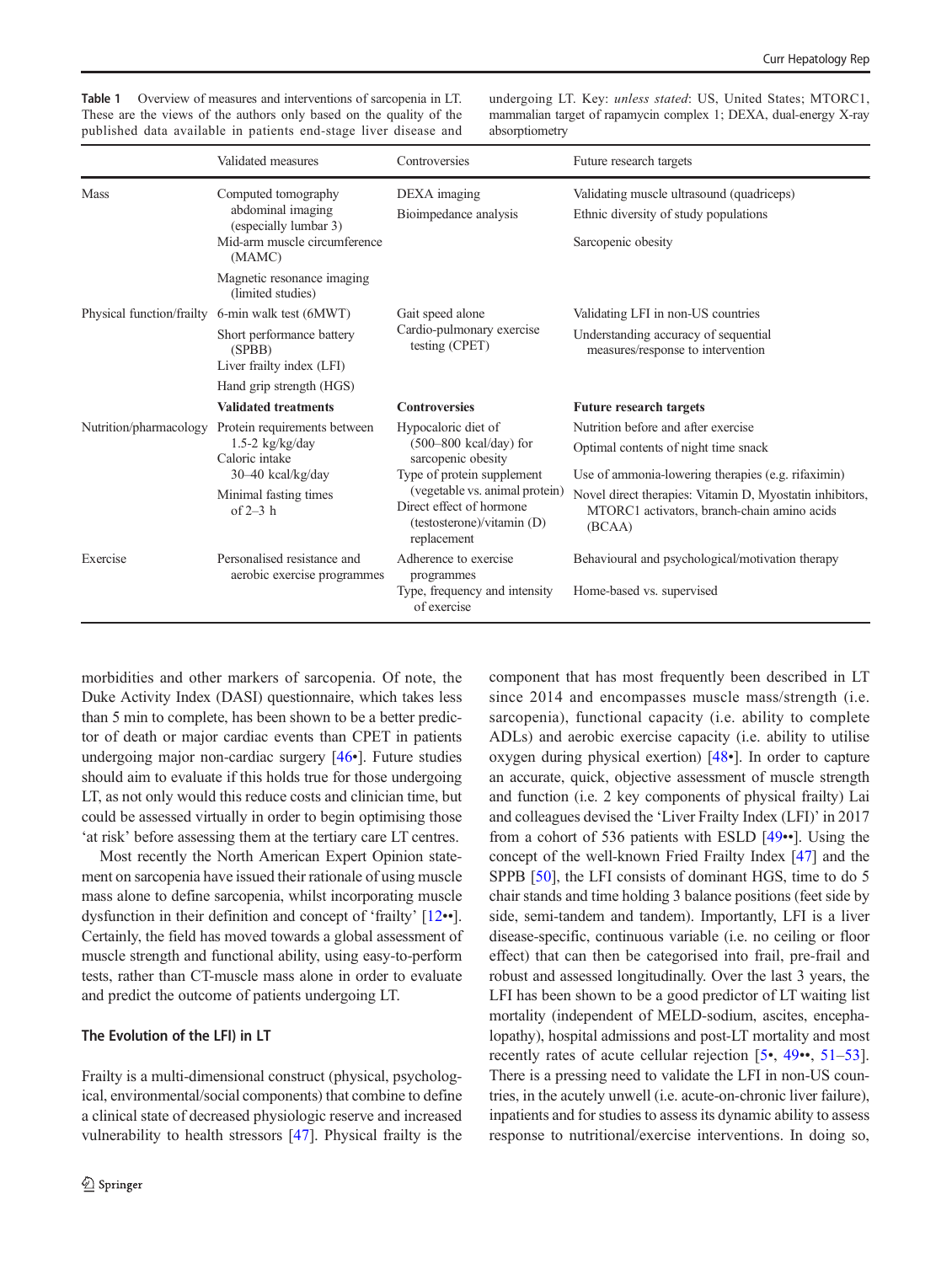indexes such as LFI could be used as a standard tool in all LT units to facilitate clinical comparisons. It is, however, important to emphasise that there is no data to support a single frailty cut-off at which a patient should not undergo LT [\[54](#page-9-0)•].

#### Impact of Sarcopenia in LT

Sarcopenia, regardless of how it is measured or whether it is defined within physical frailty, is a strong predictor of clinically significant adverse outcomes before LT including: poor quality of life [[55](#page-9-0)], hepatic decompensation [[56\]](#page-9-0) (including hepatic encephalopathy [[57\]](#page-9-0)), infection [[58\]](#page-9-0) and mortality [\[14,](#page-8-0) [21,](#page-8-0) [38](#page-8-0), [59](#page-9-0)]. It also predicts outcomes after LT as patients with sarcopenia have a longer hospital stay, need for mechanical ventilation, intensive care, an increased risk of infection, higher health care costs and an increased 1-year mortality post LT  $[2, 6, 20, 51, 53, 58, 60, 61]$  $[2, 6, 20, 51, 53, 58, 60, 61]$  $[2, 6, 20, 51, 53, 58, 60, 61]$  $[2, 6, 20, 51, 53, 58, 60, 61]$  $[2, 6, 20, 51, 53, 58, 60, 61]$  $[2, 6, 20, 51, 53, 58, 60, 61]$  $[2, 6, 20, 51, 53, 58, 60, 61]$  $[2, 6, 20, 51, 53, 58, 60, 61]$  $[2, 6, 20, 51, 53, 58, 60, 61]$  $[2, 6, 20, 51, 53, 58, 60, 61]$  $[2, 6, 20, 51, 53, 58, 60, 61]$  $[2, 6, 20, 51, 53, 58, 60, 61]$  $[2, 6, 20, 51, 53, 58, 60, 61]$  $[2, 6, 20, 51, 53, 58, 60, 61]$  $[2, 6, 20, 51, 53, 58, 60, 61]$  $[2, 6, 20, 51, 53, 58, 60, 61]$  $[2, 6, 20, 51, 53, 58, 60, 61]$ .

Graft choice is determined by the pre-LT assessment of the patient (i.e. age, disease severity, co-morbidities, surgical history) and is an integral part of a successful outcome post-LT. Interestingly, a UK-based study of 232 consecutive LTs highlighted that of those who received a marginal graft (i.e. steatotic, cold ischaemia time  $> 12$  h) the patients with malnutrition (as determined by the Royal Free Hospital-Global Assessment tool) or muscle mass depletion (L3 on CT imaging) had significantly higher rates of infection and intensive care/hospital length of stays; irrespective of their baseline MELD [[6\]](#page-7-0). Even though this requires further validation, it highlights the importance of careful graft selection in patients with sarcopenia or the need to re-evaluate graft choice after a period of nutritional optimisation.

#### Management of Sarcopenia: a Multi-faceted Approach

Unlike other risk factors associated with LT (i.e. age, MELD, sex, donor type), sarcopenia and its counterparts of physical frailty (malnutrition, poor functional status) are potentially modifiable with lifestyle, nutrition, exercise and pharmacotherapy  $[31\bullet, 32\bullet, 48\bullet, 62-65]$  $[31\bullet, 32\bullet, 48\bullet, 62-65]$  $[31\bullet, 32\bullet, 48\bullet, 62-65]$  $[31\bullet, 32\bullet, 48\bullet, 62-65]$  $[31\bullet, 32\bullet, 48\bullet, 62-65]$  $[31\bullet, 32\bullet, 48\bullet, 62-65]$  $[31\bullet, 32\bullet, 48\bullet, 62-65]$  $[31\bullet, 32\bullet, 48\bullet, 62-65]$  $[31\bullet, 32\bullet, 48\bullet, 62-65]$  $[31\bullet, 32\bullet, 48\bullet, 62-65]$ . Even though it's a hugely neglected area in LT, incorporation of behavioural/ psychological therapies alongside nutrition and exercise advice, are likely to be key in motivating the patient, overcoming their own personal/social barriers and maximising healthcare engagement. Therefore, a multidisciplinary team (MDT) assessment and approach is integral in order to fully optimise the muscle health and physical 'functional' performance status of a patient, both before (prehabilitation) and after (rehabilitation) LT [\[48](#page-9-0)•, [54](#page-9-0)•, [63\]](#page-9-0). Despite advances in recognition that sarcopenia and physical frailty result in adverse outcomes in ESLD and LT, there remains very little data that improving muscle mass  $\pm$  function increases survival pre- and post-LT [\[66](#page-9-0), [67](#page-9-0)]. This is largely due to a lack of robust

prospective studies in this field and the multi-factorial complexity of this patient group (Table [1](#page-4-0)).

#### Lifestyle

All patients with ESLD and those on the LT waiting list, irrespective of aetiology, should be advised to abstain from alcohol and smoking. This is even more paramount in the 'frailer' patient as a result of the compound effect of ethanol and/or smoking has on sarcopenia [[68](#page-9-0), [69](#page-9-0)]. It is also important to optimise glycaemic control in patients with glucose intolerance and type 2 diabetes in the setting of LT, as it is an integral part of preventing and potentially reversing sarcopenia. Insulin resistance and the resultant hyperinsulinaemic state not only drive fat accumulation in the muscle (myosteatosis), but also reduce protein synthesis and increase catabolism, which together drive sarcopenia [[57](#page-9-0)]. This is particularly pertinent in the immediate post-LT setting, as the standard inclusion of prednisolone in the immunosuppression regimen, not only promotes hyperglycaemia but the debilitating early-onset (atrophic) effects of glucocorticoids in the muscle are well known [[70](#page-9-0)].

#### **Nutrition**

The imbalance of increased muscle protein catabolism and reduced protein synthesis occurs in patients with ESLD due to a number of nutritional factors, including; an increased catabolic state, reduced nutrient absorption and decreased caloric/protein intake (i.e. early satiety, anorexia, nausea, encephalopathy) [\[71](#page-9-0), [72\]](#page-9-0). Daily intake of total calories, proteins and carbohydrates is inadequate in approximately 85–95% of patients referred for LT assessment [\[73\]](#page-9-0). All patients undergoing assessment for LT, and ideally at the point of diagnosis of ESLD, should undergo a comprehensive nutritional evaluation in the form of anthropometry (MAMC, HGS, tricep skin fold thickness, calculated dry BMI) and accurate analysis of food intake. The latter remains a challenge and has been a rather neglected area of research in the last 5 years. To date, several tools have been developed to assess food intake, including the 2-day, 3-day and 7-day food diaries, the Food Frequency Questionnaire (FFQ), and the 24 h recall. However, it still remains unclear in the literature which tool is the most accurate as a result of limitations in reproducibility, clinical availability and inaccurate reporting (especially in patients susceptible to encephalopathy). International guidelines, as recent as 2019, are however consistent in their recommendations that an individual's caloric and protein requirements must be met by frequent feeding, oral dietary supplementation and/or when indicated by (par) enteral routes [[31](#page-8-0)••, [32](#page-8-0)••]. The latter is particularly important in patients hospitalised with acute deterioration, who are unlikely to meet their caloric requirements.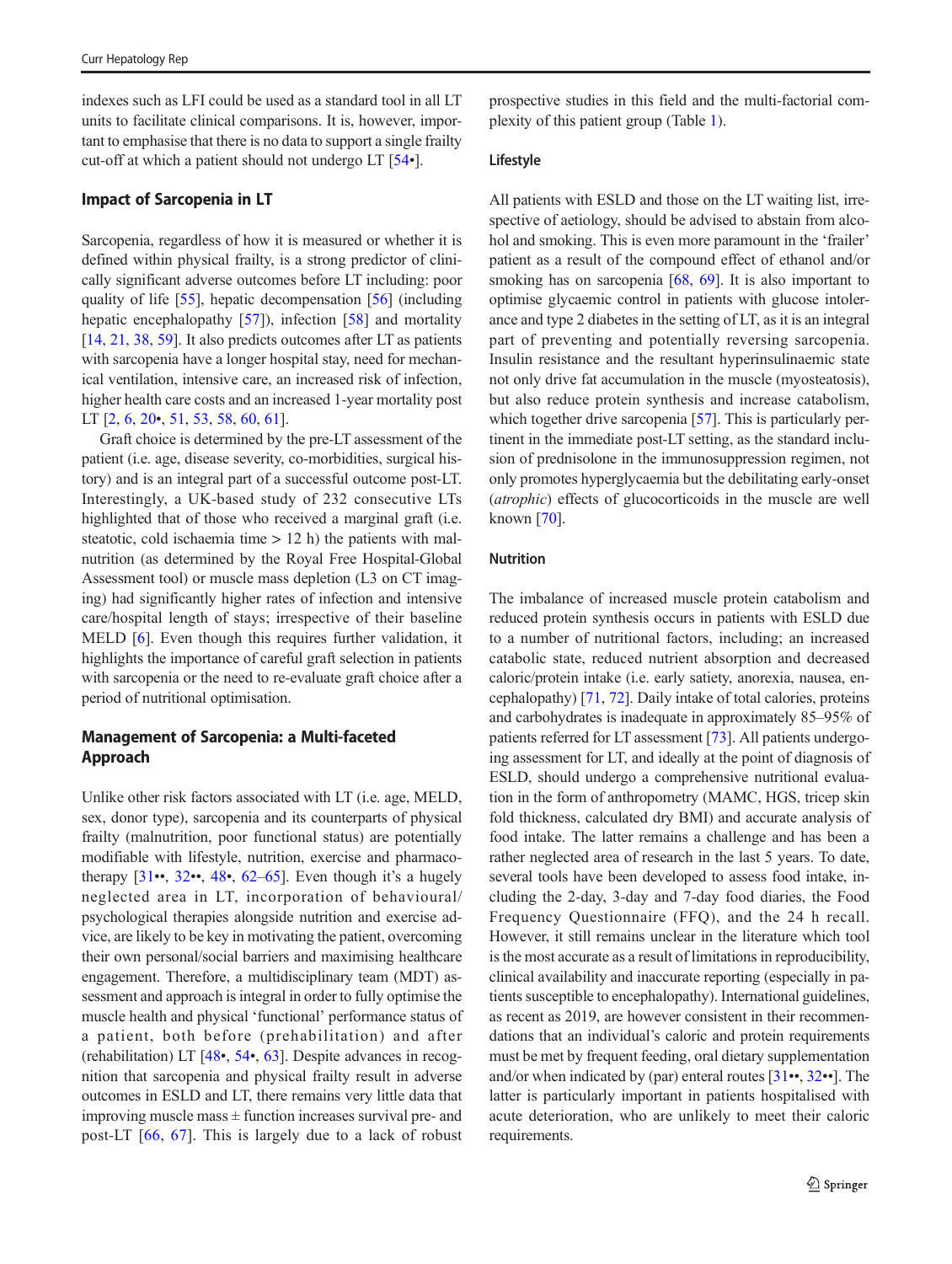In non-obese patients (based on estimated dry body weight) the recommended daily caloric intake is at least 35 kcal/kg/ day, whereas this should be cautiously reduced by 500– 800 kcal/day in patients with sarcopenic obesity, in order to promote reduction in excess adiposity [[31](#page-8-0)••]. The precise caloric target to achieve this effectively and safely (i.e. losing adipose mass whilst preserving/ improving muscle mass) remains unresolved [\[32](#page-8-0)••]. This is therefore a critical research question moving forwards, especially in light of the rising prevalence of NAFLD and its co-existing metabolic syndrome in patients referred for LT [[74](#page-10-0)]. One of the most influential nutritional changes in advice over the last decade has been the switch from active protein restriction [[75\]](#page-10-0) to the consistent need to obtain high levels of protein intake, irrespective of the severity of encephalopathy [[31](#page-8-0)••, [32](#page-8-0)••]. The protein target recommended is 1.5 g/kg/day, with this increasing up to 2.0 g/kg/day in cases of severe hepatic decompensation (e.g. high MELD, regular paracentesis for refractory ascites) [\[31](#page-8-0)••]. The decision to formally advise vegetable-based (rich in branched chain amino acids (BCAA)) over animal-based protein (rich in aromatic amino acids [AA]) intake still requires further research. However, there does appear to be a rationale argument for avoiding amino acids that are not metabolised by muscle (i.e. aromatic AAs may promote encephalopathy) and targeting those that reduce serum ammonia (i.e. BCAA via glutamate-glutamine pathway) [\[76](#page-10-0)].

Patients with ESLD have 'accelerated starvation' and are susceptible to rapid muscle catabolism with prolonged periods of fasting. Therefore, a regular eating pattern of 2–3 hourly meals and snacks should be encouraged, with emphasis on the importance of not missing breakfast after an overnight fast [\[72](#page-9-0)]. Although the optimal snack content is not defined in the literature, a late-evening snack/before bedtime is recommended, with 50 g carbohydrate and up to 20 g protein commonly utilised [[77](#page-10-0)].

#### Exercise

Over the last 5 years, there has been a drive to reverse physical frailty and improve physical function/exercise capacity in patients awaiting LT. Indeed, in 2014 the American Society for Transplantation set out a clear research agenda for exercise interventions in patients awaiting solid-organ transplantation [\[78\]](#page-10-0). The application of exercise training in patients awaiting LT has previously lagged behind that of other forms of solidorgan transplantation (i.e. lung, heart), which in part may have been due to anxieties surrounding acute increases in portal pressures and the potential for variceal haemorrhage [\[79](#page-10-0)]. Reassuringly, however the Italian SportDiet study of 50 patients with compensated cirrhosis highlighted that 16-weeks diet and exercise intervention was both safe and significantly reduced portal pressures [\[80](#page-10-0)•]. To date, eleven studies (5 RCT, 5 observational, 1 case report) have demonstrated that exercise

improves anaerobic thresholds, peak  $VO<sub>2</sub>$ , 6MWD, muscle mass/function and to a certain extent quality of life in patients with compensated and decompensated cirrhosis [\[62,](#page-9-0) [81](#page-10-0)–[83\]](#page-10-0). None of these studies investigated survival benefit and the majority were small (1–50 patients), focus on supervised, hospital-based aerobic exercise interventions (i.e. cycle ergometer) and largely excluded patients requiring a LT (i.e.  $MELD > 12$  [\[48](#page-9-0)•, [63,](#page-9-0) [84\]](#page-10-0).

Large geographical areas, impractical travel times and costs, ill health and family and/or work obligations tend to limit the applicability of supervised  $(2-3\times$  weekly) hospitalbased exercise interventions in patients awaiting LT [[48](#page-9-0)•]. In light of these limitations, recent studies (albeit small pilot studies) have focused on the safety, feasibility and efficacy of home-based exercise programmes in patients awaiting LT [\[65,](#page-9-0) [84,](#page-10-0) [85](#page-10-0)]. In particular, one UK-based study  $(n = 18)$ highlighted safety, compliance and improvements in physical function (SPPB, daily step count, shuttle walk testing) whilst on the LT waiting list, following a 12-week home-based combined aerobic (walking) and body-weight resistance exercises (no additional equipment) [[84\]](#page-10-0). Even though large RCTs are still required, in general, a combination of a minimum of 12 weeks of aerobic (3 days/week) and resistance exercises (2 days/week), performed at moderate-high intensity, should be recommended to optimise muscle health and physical performance status whilst awaiting LT [[48](#page-9-0)•]. Ideally, programmes should be easily accessible (ideally home-based) and focus on each individual's barriers to exercise and baseline physical frailty. Further research is also required to guide nutritional replacement both before and after exercise, as this data is currently lacking in patients with ESLD.

Following LT, several rehabilitation studies have demonstrated that predominantly supervised (only one home-based) aerobic exercise improves measures of sarcopenia, exercise capacity and reported to a lesser degree - quality of life [\[86,](#page-10-0) [87](#page-10-0)•, [88](#page-10-0)]. Similarly to the pre-LT setting, these studies are small and heterogenous (timing, type, intensity), but highlight that combined aerobic and resistance exercises yield the most promising improvements.

#### Pharmacotherapy

Pharmacotherapy is another promising research area in sarcopenia, with potential targets in including micronutrients, vitamin D [\[89](#page-10-0)], ammonia-lowering treatments [\[90](#page-10-0)], hormonal therapy (i.e. testosterone replacement in males [\[91](#page-10-0)•]) and Lcarnitine (an amino acid required for fatty acid oxidation, reported to suppress muscle loss) [[92\]](#page-10-0). In particular, there has been a lot of pre-clinical interest in myostatin antagonists [\[93](#page-10-0)] and direct mammalian target of rapamycin complex 1 (mTORC1) [[94\]](#page-10-0) activators, which play key roles in protein synthesis and skeletal muscle mass. In particular, myostatin is a protein member of the transforming growth factor-β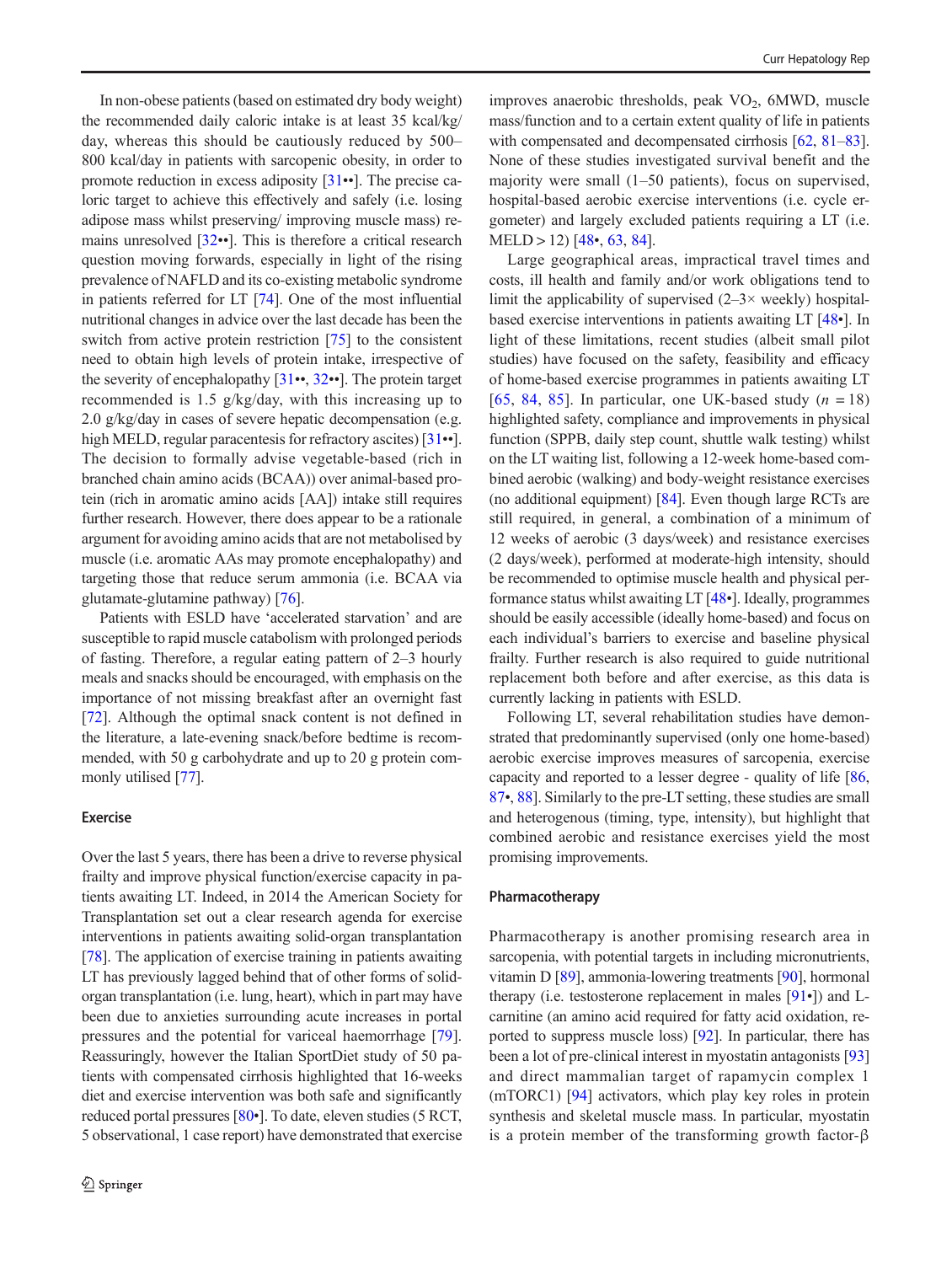<span id="page-7-0"></span>(TGF-β) superfamily, which is produced and released by myocytes and in turn inhibits muscle cell growth and differentiation. Even though the provisional murine/primate studies have highlighted that myostatin antagonism results in increased muscle mass and performance, these interventions are likely to require extensive 'mechanistic' pre-clinical study and reproducible human clinical trials before they can be applied to routine clinical practice [[93\]](#page-10-0). An extensive overview of future pharmacotherapy targets is summarised elsewhere [4•].

#### Summary

Patients with ESLD are for a multitude of factors at high risk of sarcopenia and physical frailty beyond their years of life. CT-confirmed sarcopenia and clinical measures of physical frailty have been shown to be strong predictors of adverse clinical outcomes and premature mortality; often independently to the severity of the liver disease itself. The clinicians' ability to provide an objective assessment of the 'frail' liver patient in the out-patient setting has been significantly advanced with the emergence of easy-to-perform indices of frailty (e.g. LFI). However, further research is required to understand the use of these tools as sequential measures of clinical deterioration and/or response to multi-faceted interventions, such (p)rehabilitation. Robust international 'nutrition' guidelines now exist for patients with ESLD, with specific emphasis on high protein intake and 2–3 hourly food intake to minimise periods of fasting. In parallel, evidence (albeit small sample sizes) has emerged regarding the safety and efficacy of aerobic and resistance-based exercises in patients with ESLD, whom were previously felt to be too high risk to partake. Larger RCTs are required to consolidate these findings and investigate the optimal type, frequency and intensity of aerobic and resistance exercises. Future research also needs to focus on specific behavioural/motivational techniques, additional nutritional/micronutrients supplements (i.e. before/after exercise, late-night snack contents) and novel pharmacotherapies in order to maximise the physical conditioning and reserve of patients awaiting or recovering from LT.

Author Contributions AD and MJA developed the concept, performed the literature search and wrote the first draft. MJA, AD, FW and OES edited and approved the final manuscript.

Funding Information No financial support applicable to this manuscript. The views expressed are those of the authors and not necessarily those of the NHS, the National Institute for Health Research (NIHR) or the Department of Health.

#### Compliance with Ethical Standards

Conflict of Interest The authors declare that they have no conflict of interest.

Human and Animal Rights and Informed Consent All reported studies/ experiments with human or animal subjects performed by the authors have been previously published and complied with all applicable ethical standards (including the Helsinki declaration and its amendments, institutional/national research committee standards, and international/national/institutional guidelines).

Open Access This article is licensed under a Creative Commons Attribution 4.0 International License, which permits use, sharing, adaptation, distribution and reproduction in any medium or format, as long as you give appropriate credit to the original author(s) and the source, provide a link to the Creative Commons licence, and indicate if changes were made. The images or other third party material in this article are included in the article's Creative Commons licence, unless indicated otherwise in a credit line to the material. If material is not included in the article's Creative Commons licence and your intended use is not permitted by statutory regulation or exceeds the permitted use, you will need to obtain permission directly from the copyright holder. To view a copy of this licence, visit <http://creativecommons.org/licenses/by/4.0/>.

#### References

Papers of particular interest, published recently, have been highlighted as:

- Of importance
- •• Of major importance
- 1. Tandon P, Low G, Mourtzakis M, Zenith L, Myers RP, Abraldes JG, et al. A model to identify sarcopenia in patients with cirrhosis. Clin Gastroenterol Hepatol. 2016;14(10):1473–80 e3.
- 2. Krell RW, Kaul DR, Martin AR, Englesbe MJ, Sonnenday CJ, Cai S, et al. Association between sarcopenia and the risk of serious infection among adults undergoing liver transplantation. Liver Transpl. 2013;19(12):1396–402.
- 3. Periyalwar P, Dasarathy S. Malnutrition in cirrhosis: contribution and consequences of sarcopenia on metabolic and clinical responses. Clin Liver Dis. 2012;16(1):95–131.
- 4.• Dasarathy S, Merli M. Sarcopenia from mechanism to diagnosis and treatment in liver disease. J Hepatol. 2016;65(6):1232–44 Excellent overview of the pathogenesis and future therapeutic targets of sarcopenia.
- 5.• Lai JC, Rahimi RS, Verna EC, Kappus MR, Dunn MA, McAdams-DeMarco M, et al. Frailty associated with waitlist mortality independent of ascites and hepatic encephalopathy in a multicenter study. Gastroenterology. 2019;156(6):1675–82 Multi-centre study highlighting the ability of the Liver Frailty Index to predict mortality, irrespective of the degree of liver decompensation.
- 6. Kalafateli M, Mantzoukis K, Choi Yau Y, Mohammad AO, Arora S, Rodrigues S, et al. Malnutrition and sarcopenia predict post-liver transplantation outcomes independently of the Model for End-stage Liver Disease score. J Cachexia Sarcopenia Muscle. 2017;8(1): 113–21.
- 7. Dunn MA. The cost of sarcopenia. Transpl Int. 2018;31(2):155–6.
- 8.• Sinclair M, Chapman B, Hoermann R, Angus PW, Testro A, Scodellaro T, et al. Handgrip strength adds more prognostic value to the model for end-stage liver disease score than imaging-based measures of muscle mass in men with cirrhosis. Liver Transpl. 2019;25(10):1480–7 Large multi-centre study highlighting that the addition of simple measure of hand grip strength to a liver disease severity model (MELD) aids with identifying patients with cirrhosis at great risk of death.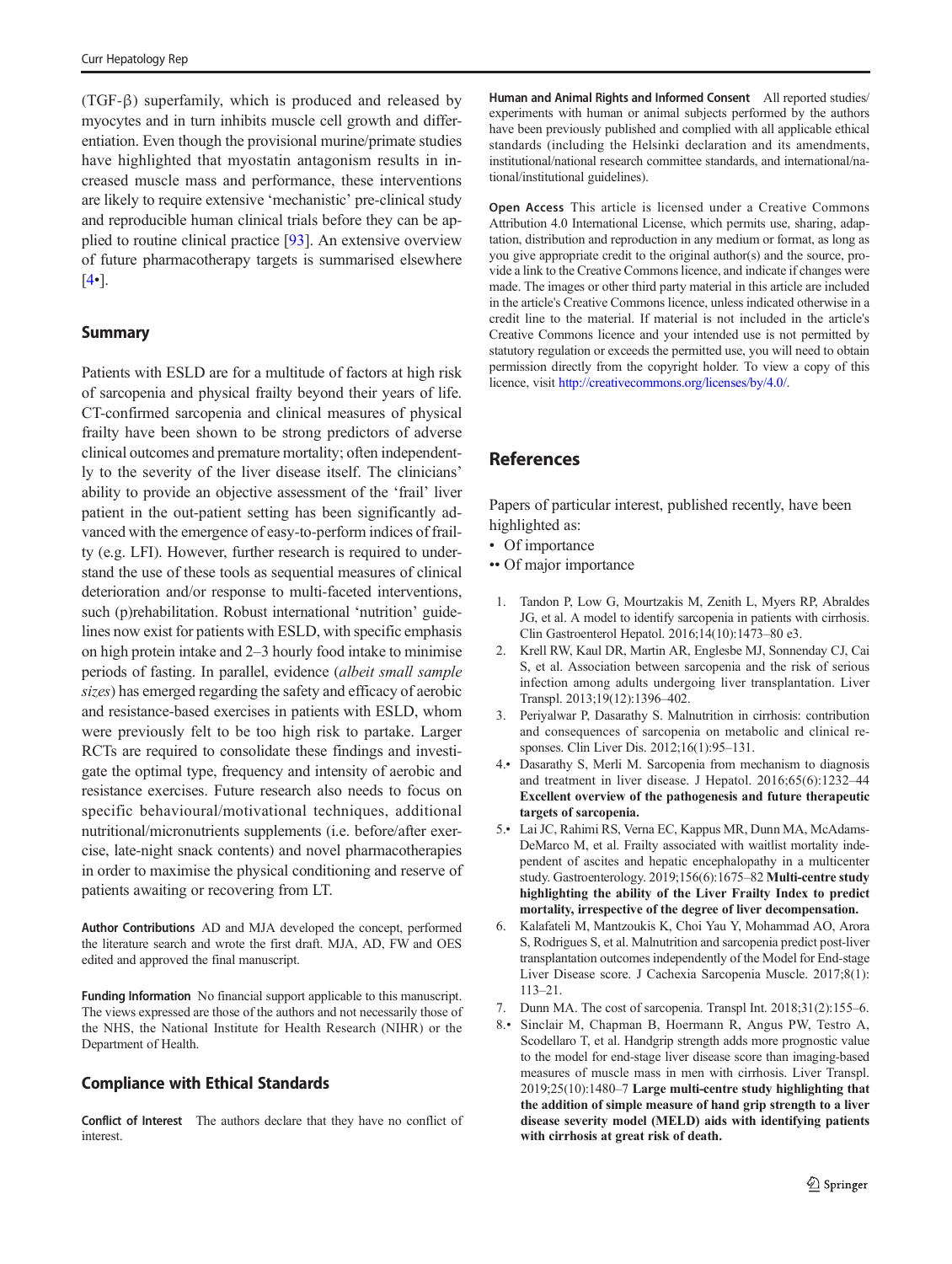- <span id="page-8-0"></span>9. Rosenberg IH. Summary comments. Am J Clin Nutr. 1989;50(5): 1231–3.
- 10. Cruz-Jentoft AJ, Bahat G, Bauer J, Boirie Y, Bruyere O, Cederholm T, et al. Sarcopenia: revised European consensus on definition and diagnosis. Age Ageing. 2019;48(4):601.
- 11. Cruz-Jentoft AJ, Baeyens JP, Bauer JM, Boirie Y, Cederholm T, Landi F, et al. Sarcopenia: European consensus on definition and diagnosis: report of the European Working Group on Sarcopenia in Older People. Age Ageing. 2010;39(4):412–23.
- 12.•• Carey EJ, Lai JC, Sonnenday C, Tapper EB, Tandon P, Duarte-Rojo A, et al. A North American expert opinion statement on sarcopenia in liver transplantation. Hepatology. 2019;70(5): 1816–29 Concise expert opinion on the key assessment tools and recommend managements strategies in patients withs sarcopenia awaiting liver transplantation.
- 13. Nam NH, Kaido T, Uemoto S. Assessment and significance of sarcopenia in liver transplantation. Clin Transpl. 2019;33(12).
- 14. van Vugt JLA, Levolger S, de Bruin RWF, van Rosmalen J, Metselaar HJ, Ijzermans JNM. Systematic review and metaanalysis of the impact of computed tomography-assessed skeletal muscle mass on outcome in patients awaiting or undergoing liver transplantation. Am J Transplant. 2016;16(8):2277–92.
- 15. Hanai T, Shiraki M, Imai K, Suetsugu A, Takai K, Moriwaki H, et al. Reduced handgrip strength is predictive of poor survival among patients with liver cirrhosis: a sex-stratified analysis. Hepatol Res. 2019;49(12):1414–26.
- 16. Cruz RJ Jr, Dew MA, Myaskovsky L, Goodpaster B, Fox K, Fontes P, et al. Objective radiologic assessment of body composition in patients with end-stage liver disease: going beyond the BMI. Transplantation. 2013;95(4):617–22.
- 17. Montano-Loza AJ, Carey E, Ebadi M, Wang C, Dasarathy S, Kappus MR, et al. Skeletal muscle index indicates mortality risk more accurately than psoas muscle index in patients with cirrhosis. From the FLEXIT consortium. J Hepatol. 2018;68:S698–S9.
- 18. Carey EJ, Lai JC, Wang CW, Dasarathy S, Lobach I, Montano-Loza AJ, et al. A multicenter study to define sarcopenia in patients with end-stage liver disease. Liver Transpl. 2017;23(5):625–33.
- 19. Ebadi M, Wang CW, Lai JC, Dasarathy S, Kappus MR, Dunn MA, et al. Poor performance of psoas muscle index for identification of patients with higher waitlist mortality risk in cirrhosis. J Cachexia Sarcopenia Muscle. 2018;9(6):1053–62.
- 20.• Kuo SZ, Ahmad M, Dunn MA, Montano-Loza AJ, Carey EJ, Lin S, et al. Sarcopenia predicts post-transplant mortality in acutely ill men undergoing urgent evaluation and liver transplantation. Transplantation. 2019;103(11):2312–7 4-centre study highlighting that Skeletal Muscle Index (defined cut-off) on CT imaging in patients upto 90 days before transplantation is predictive of post transplant mortality.
- 21. Montano-Loza AJ, Duarte-Rojo A, Meza-Junco J, Baracos VE, Sawyer MB, Pang JXQ, et al. Inclusion of sarcopenia within MELD (MELD-Sarcopenia) and the prediction of mortality in patients with cirrhosis. Clin Transl Gastroenterol. 2015;6(7):e102 e.
- 22. Giusto M, Lattanzi B, Albanese C, Galtieri A, Farcomeni A, Giannelli V, et al. Sarcopenia in liver cirrhosis: the role of computed tomography scan for the assessment of muscle mass compared with dual-energy X-ray absorptiometry and anthropometry. Eur J Gastroenterol Hepatol. 2015;27(3):328–34.
- 23. Hara N, Iwasa M, Sugimoto R, Mifuji-Moroka R, Yoshikawa K, Terasaka E, et al. Sarcopenia and sarcopenic obesity are prognostic factors for overall survival in patients with cirrhosis. Intern Med. 2016;55(8):863–70.
- 24. Morgan MY, Madden AM, Soulsby CT, Morris RW. Derivation and validation of a new global method for assessing nutritional status in patients with cirrhosis. Hepatology. 2006;44(4):823–35.
- 25. Alberino F, Gatta A, Amodio P, Merkel C, Di Pascoli L, Boffo G, et al. Nutrition and survival in patients with liver cirrhosis. Nutrition. 2001;17(6):445–50.
- 26. Doherty TJ. Invited review: Aging and sarcopenia. J Appl Physiol (1985). 2003;95(4):1717–27.
- 27. Ebadi M, Tandon P, Moctezuma-Velazquez C, Ghosh S, Baracos VE, Mazurak VC, et al. Low subcutaneous adiposity associates with higher mortality in female patients with cirrhosis. J Hepatol. 2018;69(3):608–16.
- 28.• Montano-Loza AJ, Angulo P, Meza-Junco J, Prado CM, Sawyer MB, Beaumont C, et al. Sarcopenic obesity and myosteatosis are associated with higher mortality in patients with cirrhosis. J Cachexia Sarcopenia Muscle. 2016;7(2):126–35 Key study highlighting the importance of sarcopenic obesity and excess fat deposition in muscle in predicting the clinical outcomes of patients with cirrhosis.
- 29. Carias S, Castellanos AL, Vilchez V, Nair R, Dela Cruz AC, Watkins J, et al. Nonalcoholic steatohepatitis is strongly associated with sarcopenic obesity in patients with cirrhosis undergoing liver transplant evaluation. J Gastroenterol Hepatol. 2016;31(3):628–33.
- 30. Kamo N, Kaido T, Hamaguchi Y, Okumura S, Kobayashi A, Shirai H, et al. Impact of sarcopenic obesity on outcomes in patients undergoing living donor liver transplantation. Clin Nutr. 2019;38(5): 2202–9.
- 31.•• EASL. Clinical practice guidelines on nutrition in chronic liver disease. J Hepatol. 2019;70(1):172–93 Extensive evidence-based guideline of nutritional assessment and optimisation in patients with compensated and decompensated cirrhosis.
- 32.•• Plauth M, Bernal W, Dasarathy S, Merli M, Plank LD, Schutz T, et al. ESPEN guideline on clinical nutrition in liver disease. Clin Nutr. 2019;38(2):485–521 Extensive evidence-based guideline of nutritional assessment and optimisation in patients with compensated and decompensated cirrhosis.
- 33. Lauretani F, Russo CR, Bandinelli S, Bartali B, Cavazzini C, Di Iorio A, et al. Age-associated changes in skeletal muscles and their effect on mobility: an operational diagnosis of sarcopenia. J Appl Physiol (1985). 2003;95(5):1851–60.
- 34. Kim B-J, Ahn SH, Lee SH, Hong S, Hamrick MW, Isales CM, et al. Lower hand grip strength in older adults with non-alcoholic fatty liver disease: a nationwide population-based study. Aging. 2019;11(13):4547–60.
- 35. Malinis MF, Chen S, Allore HG, Quagliarello VJ. Outcomes among older adult liver transplantation recipients in the model of end stage liver disease (MELD) era. Ann Transplant. 2014;19:478–87.
- 36.• Tapper EB, Finkelstein D, Mittleman MA, Piatkowski G, Lai M. Standard assessments of frailty are validated predictors of mortality in hospitalized patients with cirrhosis. Hepatology (Baltimore, Md). 2015;62(2):584–90 One of the first studies highlighting the utility of Frailty Indices in patients hopsitalised with advanced liver disease.
- Samoylova ML, Covinsky KE, Haftek M, Kuo S, Roberts JP, Lai JC. Disability in patients with end-stage liver disease: results from the functional assessment in liver transplantation study. Liver Transpl. 2017;23(3):292–8.
- 38. Lai JC, Feng S, Terrault NA, Lizaola B, Hayssen H, Covinsky K. Frailty predicts waitlist mortality in liver transplant candidates. Am J Transplant. 2014;14(8):1870–9.
- 39. Faustini-Pereira JL, Homercher-Galant L, Garcia E, de Mello Brandão AB, Marroni CA. Exercise capacity of cirrhotic patients with hepatopulmonary syndrome. Ann Hepatol. 2015;14(3):361–8.
- Yadav A, Chang Y-H, Carpenter S, Silva AC, Rakela J, Aqel BA, et al. Relationship between sarcopenia, six-minute walk distance and health-related quality of life in liver transplant candidates. Clin Transpl. 2015;29(2):134–41.
- 41. Dunn MA, Josbeno DA, Tevar AD, Rachakonda V, Ganesh SR, Schmotzer AR, et al. Frailty as tested by gait speed is an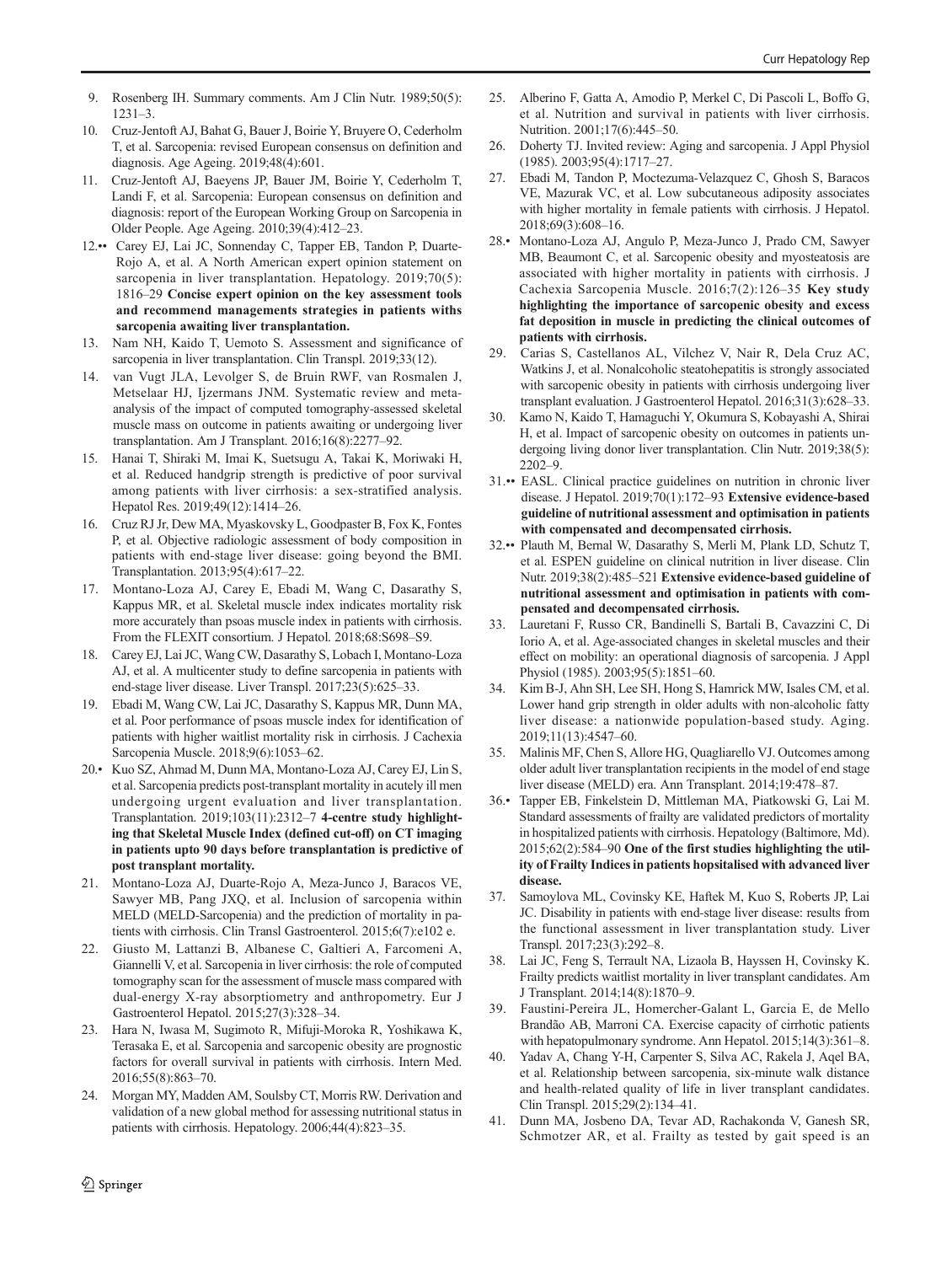<span id="page-9-0"></span>independent risk factor for cirrhosis complications that require hospitalization. Am J Gastroenterol. 2016;111(12):1768–75.

- 42. Ney M, Haykowsky MJ, Vandermeer B, Shah A, Ow M, Tandon P. Systematic review: pre- and post-operative prognostic value of cardiopulmonary exercise testing in liver transplant candidates. Aliment Pharmacol Ther. 2016;44(8):796–806.
- 43. Bernal W, Martin-Mateos R, Lipcsey M, Tallis C, Woodsford K, McPhail MJ, et al. Aerobic capacity during cardiopulmonary exercise testing and survival with and without liver transplantation for patients with chronic liver disease. Liver Transpl. 2014;20(1):54– 62.
- 44. Tandon P, Tangri N, Thomas L, Zenith L, Shaikh T, Carbonneau M, et al. A rapid bedside screen to predict unplanned hospitalization and death in outpatients with cirrhosis: a prospective evaluation of the clinical frailty scale. Am J Gastroenterol. 2016;111(12):1759– 67.
- 45. Levett DZH, Jack S, Swart M, Carlisle J, Wilson J, Snowden C, et al. Perioperative cardiopulmonary exercise testing (CPET): consensus clinical guidelines on indications, organization, conduct, and physiological interpretation. Br J Anaesth. 2018;120(3):484–500.
- 46.• Wijeysundera DN, Pearse RM, Shulman MA, Abbott TEF, Torres E, Ambosta A, et al. Assessment of functional capacity before major non-cardiac surgery: an international, prospective cohort study. Lancet. 2018;391(10140):2631–40 Highlights the importance of simple, subjective questionnaires, such as the Duke Activity Status Index, in predicting outcomes post major surgery. Needs validating in liver transplantation.
- 47. Fried LP, Tangen CM, Walston J, Newman AB, Hirsch C, Gottdiener J, et al. Frailty in older adults: evidence for a phenotype. J Gerontol A Biol Sci Med Sci. 2001;56(3):M146–56.
- 48.• Williams FR, Berzigotti A, Lord JM, Lai JC, Armstrong MJ. Review article: impact of exercise on physical frailty in patients with chronic liver disease. Aliment Pharmacol Ther. 2019;50(9): 988–1000 Extensive overview and critical appraisal of the utility of hopsital and home-based exercise programs in patients with chronic liver disease.
- 49.•• Lai JC, Covinsky KE, Dodge JL, Boscardin WJ, Segev DL, Roberts JP, et al. Development of a novel frailty index to predict mortality in patients with end-stage liver disease. Hepatology. 2017;66(2):564–74 The development of the first reproducible liver-specific frailty index (hand grip strength, balance, chairs stands) in predicting mortality in patients with end-stage liver disease. Needs validating in non-US countries.
- 50. Guralnik JM, Simonsick EM, Ferrucci L, Glynn RJ, Berkman LF, Blazer DG, et al. A short physical performance battery assessing lower extremity function: association with self-reported disability and prediction of mortality and nursing home admission. J Gerontol. 1994;49(2):M85–94.
- 51. Lai JC, Segev DL, McCulloch CE, Covinsky KE, Dodge JL, Feng S. Physical frailty after liver transplantation. Am J Transplant. 2018;18(8):1986–94.
- 52. Sinclair M, Poltavskiy E, Dodge JL, Lai JC. Frailty is independently associated with increased hospitalisation days in patients on the liver transplant waitlist. World J Gastroenterol. 2017;23(5):899–905.
- 53. Fozouni L, Mohamad Y, Lebsack A, Freise C, Stock P, Lai JC. Frailty is associated with increased rates of acute cellular rejection within 3 months after liver transplantation. Liver Transpl. 2019. [https://doi.org/10.1002/lt.25669](http://creativecommons.org/licenses/by/4.0/).
- 54.• Lai JC, Sonnenday CJ, Tapper EB, Duarte-Rojo A, Dunn MA, Bernal W, et al. Frailty in liver transplantation: an expert opinion statement from the American Society of Transplantation Liver and Intestinal Community of Practice. Am J Transplant. 2019;19(7): 1896–906 Detailed expert opinion on the key assessment tools and recommend managements strategies in patients withs sarcopenia awaiting liver transplantation.
- 55. Norman K, Kirchner H, Lochs H, Pirlich M. Malnutrition affects quality of life in gastroenterology patients. World J Gastroenterol. 2006;12(21):3380–5.
- 56. Alvares-da-Silva MR, Reverbel da Silveira T. Comparison between handgrip strength, subjective global assessment, and prognostic nutritional index in assessing malnutrition and predicting clinical outcome in cirrhotic outpatients. Nutrition. 2005;21(2):113–7.
- 57. Bhanji RA, Moctezuma-Velazquez C, Duarte-Rojo A, Ebadi M, Ghosh S, Rose C, et al. Myosteatosis and sarcopenia are associated with hepatic encephalopathy in patients with cirrhosis. Hepatol Int. 2018;12(4):377–86.
- 58. Montano-Loza AJ, Meza-Junco J, Baracos VE, Prado CMM, Ma M, Meeberg G, et al. Severe muscle depletion predicts postoperative length of stay but is not associated with survival after liver transplantation. Liver Transpl. 2014;20(6):640–8.
- 59. van Vugt JLA, Alferink LJM, Buettner S, Gaspersz MP, Bot D, Darwish Murad S, et al. A model including sarcopenia surpasses the MELD score in predicting waiting list mortality in cirrhotic liver transplant candidates: a competing risk analysis in a national cohort. J Hepatol. 2018;68(4):707–14.
- 60. DiMartini A, Cruz RJ Jr, Dew MA, Myaskovsky L, Goodpaster B, Fox K, et al. Muscle mass predicts outcomes following liver transplantation. Liver Transpl. 2013;19(11):1172–80.
- 61. Kaido T, Ogawa K, Fujimoto Y, Ogura Y, Hata K, Ito T, et al. Impact of sarcopenia on survival in patients undergoing living donor liver transplantation. Am J Transplant. 2013;13(6):1549–56.
- 62. Duarte-Rojo A, Ruiz-Margáin A, Montaño-Loza AJ, Macías-Rodríguez RU, Ferrando A, Kim WR. Exercise and physical activity for patients with end-stage liver disease: improving functional status and sarcopenia while on the transplant waiting list. Liver Transpl. 2018;24(1):122–39.
- 63. Tandon P, Ismond KP, Riess K, Duarte-Rojo A, Al-Judaibi B, Dunn MA, et al. Exercise in cirrhosis: translating evidence and experience to practice. J Hepatol. 2018;69(5):1164–77.
- 64. Sgrò P, Sansone M, Sansone A, Sabatini S, Borrione P, Romanelli F, et al. Physical exercise, nutrition and hormones: three pillars to fight sarcopenia. Aging Male. 2019;22(2):75–88.
- 65. Kruger C, McNeely ML, Bailey RJ, Yavari M, Abraldes JG, Carbonneau M, et al. Home exercise training improves exercise capacity in cirrhosis patients: role of exercise adherence. Sci Rep. 2018;8(1):99.
- 66. Tsien C, Garber A, Narayanan A, Shah SN, Barnes D, Eghtesad B, et al. Post-liver transplantation sarcopenia in cirrhosis: a prospective evaluation. J Gastroenterol Hepatol. 2014;29(6):1250–7.
- 67. Tsien C, Shah SN, McCullough AJ, Dasarathy S. Reversal of sarcopenia predicts survival after a transjugular intrahepatic portosystemic stent. Eur J Gastroenterol Hepatol. 2013;25(1):85– 93.
- 68. Jo Y, Linton JA, Choi J, Moon J, Kim J, Lee J, et al. Association between cigarette smoking and sarcopenia according to obesity in the middle-aged and elderly Korean population: the Korea National Health and nutrition examination survey (2008-2011). Korean J Fam Med. 2019;40(2):87–92.
- 69. Rom O, Kaisari S, Aizenbud D, Reznick AZ. Sarcopenia and smoking: a possible cellular model of cigarette smoke effects on muscle protein breakdown. Ann N Y Acad Sci. 2012;1259:47–53.
- 70. Schakman O, Kalista S, Barbe C, Loumaye A, Thissen JP. Glucocorticoid-induced skeletal muscle atrophy. Int J Biochem Cell Biol. 2013;45(10):2163–72.
- 71. Hammad A, Kaido T, Aliyev V, Mandato C, Uemoto S. Nutritional therapy in liver transplantation. Nutrients. 2017;9(10):1126.
- 72. Dhaliwal A, Towey J, Lord JM, Armstrong M, Elsharkawy AM. Nutrition in liver cirrhosis: a case-based overview. Frontline Gastroenterol. 2019. <https://doi.org/10.1136/flgastro-2018-101121>.
- 73. Palmese F, Bolondi I, Giannone FA, Zaccherini G, Tufoni M, Baldassarre M, et al. The analysis of food intake in patients with